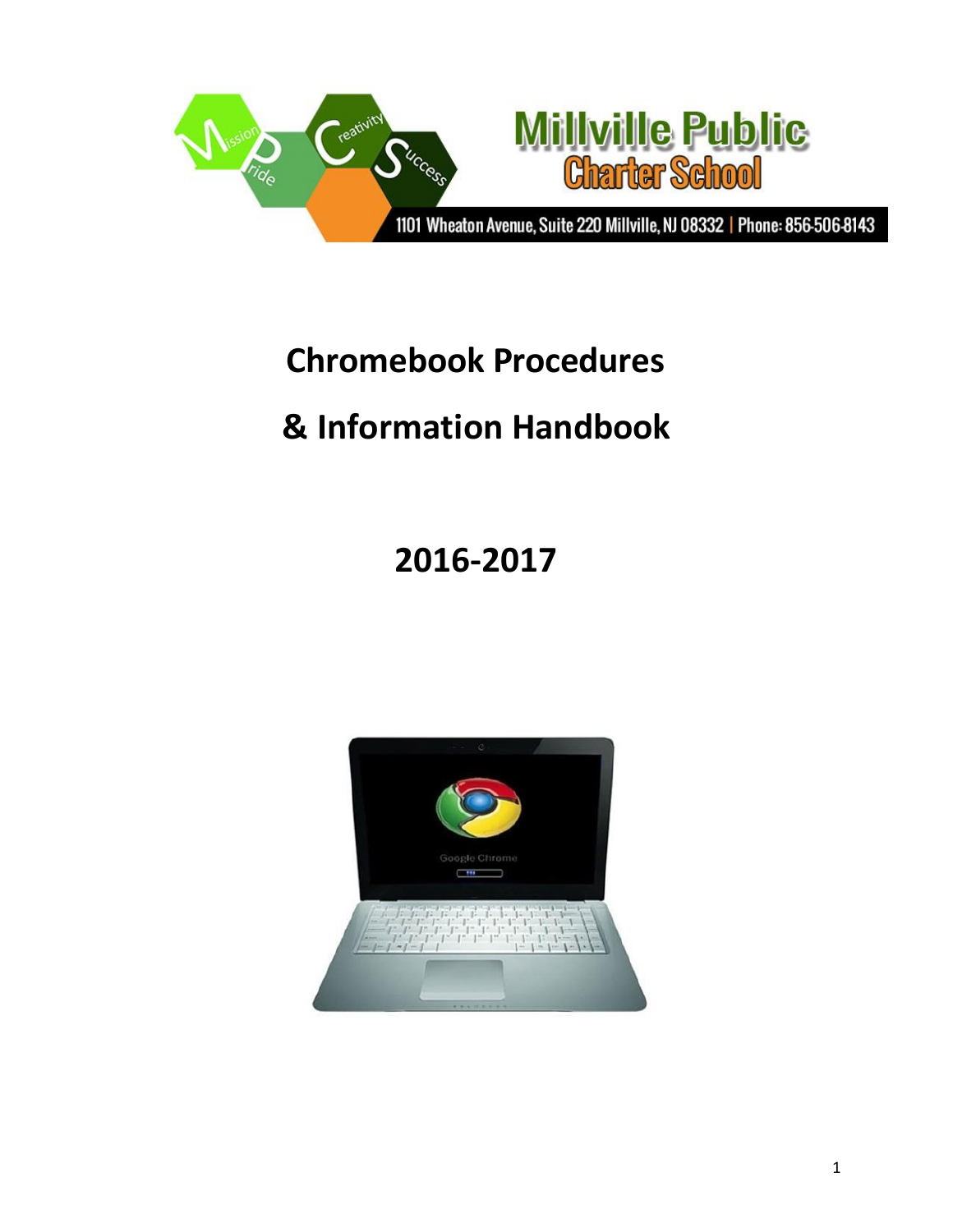## **Table of Contents**

| <b>Background Information</b>                      | 3       |
|----------------------------------------------------|---------|
| Why use Chromebooks?                               | 3       |
| <b>Goals for Student Users</b>                     | 4       |
| Receiving and Returning a Chromebook               | 5       |
| Fines related to a Chromebook                      | 6       |
| Taking Care of a Chromebook                        | 6       |
| <b>General Precautions</b>                         | 6       |
| <b>Carrying Chromebooks</b>                        | 7       |
| Using a Chromebook at School                       | 7       |
| Chromebooks Left at Home                           | 7       |
| Chromebook Undergoing Repair                       | 7       |
| Charging a Chromebook Battery                      | 7       |
| Screensavers/Background Photos                     | 8       |
| Sound, Music, Games, Software/Apps                 | 8       |
| Legal Propriety                                    | 8       |
| Printing                                           | 8       |
| <b>Home Internet Access</b>                        | 9       |
| Using the Chromebook Camera                        | 9       |
| <b>Network Connectivity</b>                        | 9       |
| Repairing or Replacing a Chromebook                | 9       |
| <b>MPCS School Protection</b>                      | 9       |
| Fee for Incidental Damage                          | 9       |
| Claims                                             | 9       |
| <b>Required User Agreements:</b>                   |         |
| 1:1 Technology Parent/Student Permission Agreement | $10-13$ |
| User Agreement and Parent Permission Form          | 15      |
| <b>Appendices:</b>                                 |         |

| Appendix A: Frequently Asked Questions |  |
|----------------------------------------|--|
|----------------------------------------|--|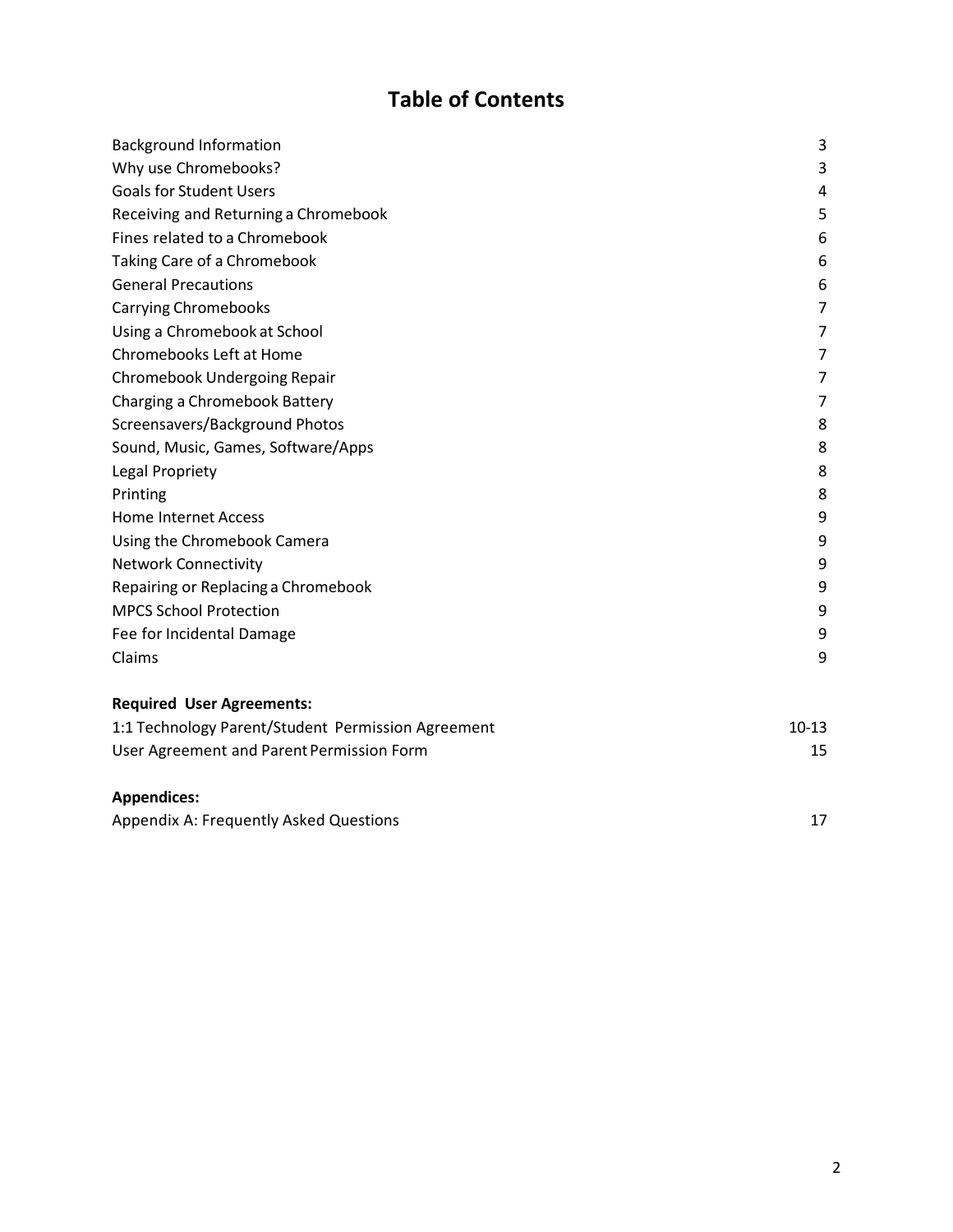## <span id="page-2-0"></span>**BACKGROUND INFORMATION**

The focus of providing Chromebooks at Millville Public Charter School is to provide current tools and resources to the 21st Century Learner. Excellence in education requires that technology be seamlessly integrated throughout the educational program. Increasing access to technology is essential, and one of the learning tools of 21st Century students is the Chromebook. The individual use of Chromebooks is a way to empower students to maximize their full potential and to prepare them for the future. According to studies and school reports, students who use a computing device in a one-to-one {1:1} education environment are more organized and engaged learners, advance their knowledge and understanding of technology, and become constructors and designers of information and ideas. The Chromebook is a "next generation" device that makes learning more engaging and accessible.

Learning results from the continuous dynamic interaction among students, educators, parents/guardians, and the extended community. However, technology immersion does not diminish the vital role of the teacher but transforms the teacher from the director of learning to a facilitator of learning. Effective teaching and learning with Chromebooks integrates technology into the curriculum anytime, anyplace.

#### <span id="page-2-1"></span>**Why use Chromebooks?**

- Chromebooks represent a new "space" in technology: This space is between the mobile space (phones and iPods) and the portable space (laptops and netbooks). This "space" is expanding every day.
- Personalize learning: it is widely recognized that the 1 to 28, one-way knowledge-transfer, model is fast becoming redundant. As teachers and lecturers begin to create new ways of tackling this issue, the Chromebook could play a useful role in this transformation.
- Low maintenance: the Chromebook needs little, if any maintenance. It is a completely webbased device so there is no need for downloading or installing. There is less need for technical support.
- It's a blank canvas; the Chromebook is an engaging device which could transform the way young people learn.
- Instant-on and all day battery: it's possible to get on the internet instantly.
- Auto-save: Student work on the Chromebook saves automatically to the Google Cloud. No more excuses like "I forgot to save my homework!"
- Contextual Learning: the Chromebook is an "anywhere anytime" learning device. This makes it ideal for projects and learning which take place out of the classroom.
- Personal Learning Studio: the Chromebook can be a science lab, literacy tool, research station, history archive, language lab, art canvas, video editing suite, and library.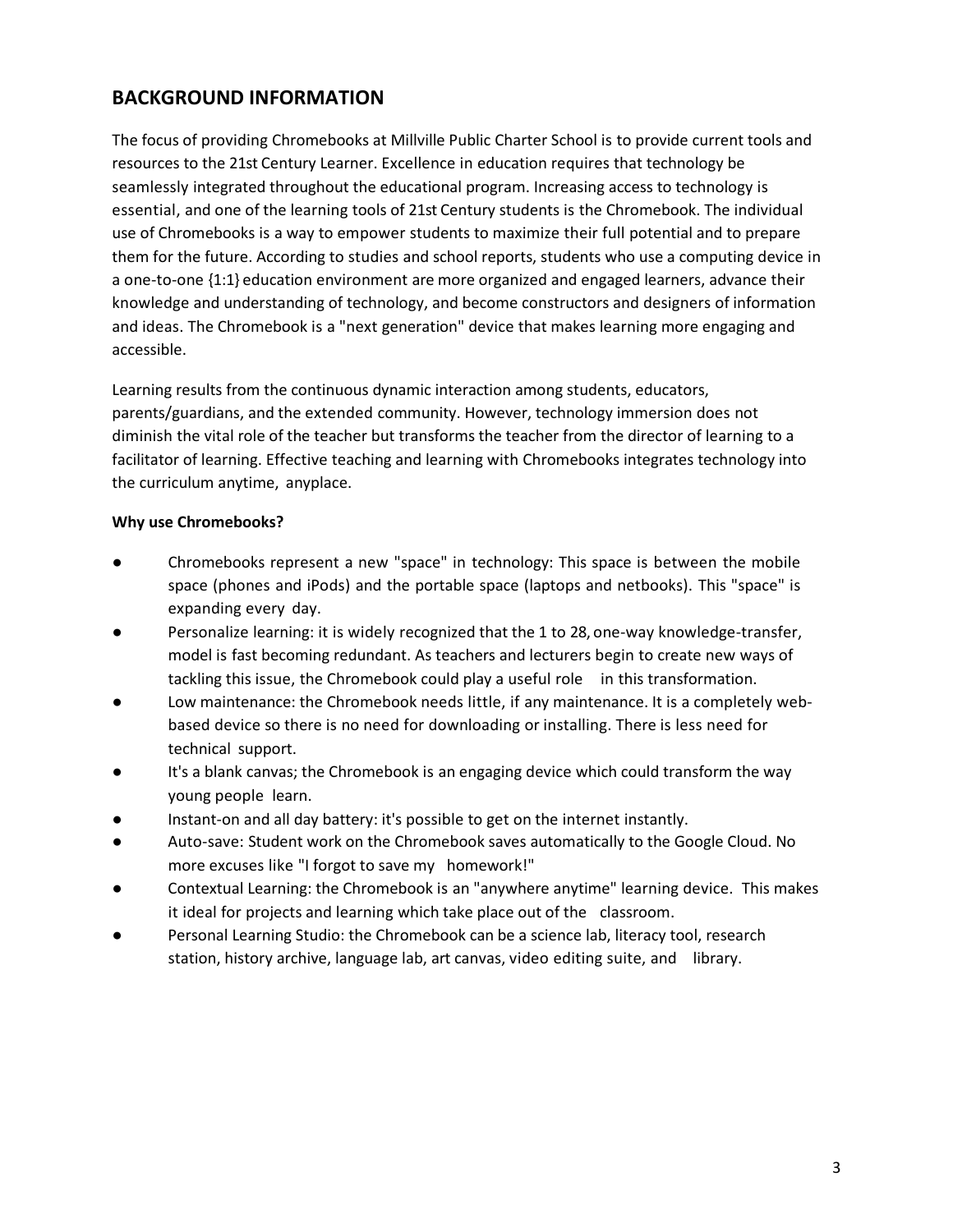## <span id="page-3-0"></span>**Goals for Student Users**

- To increase students' productivity in and outside the classroom when completing assignments, projects, and other activities as assigned by teachers
- To capitalize on the convergence of academic resources such as textbooks, scholarly sources, content rich media, applicable apps, and best practices.
- To facilitate mobile learning across the school campus and beyond.
- To promote leadership in one's own learning by establishing access to educational resources and providing a host of tools to craft information in ways that support specific curricular areas.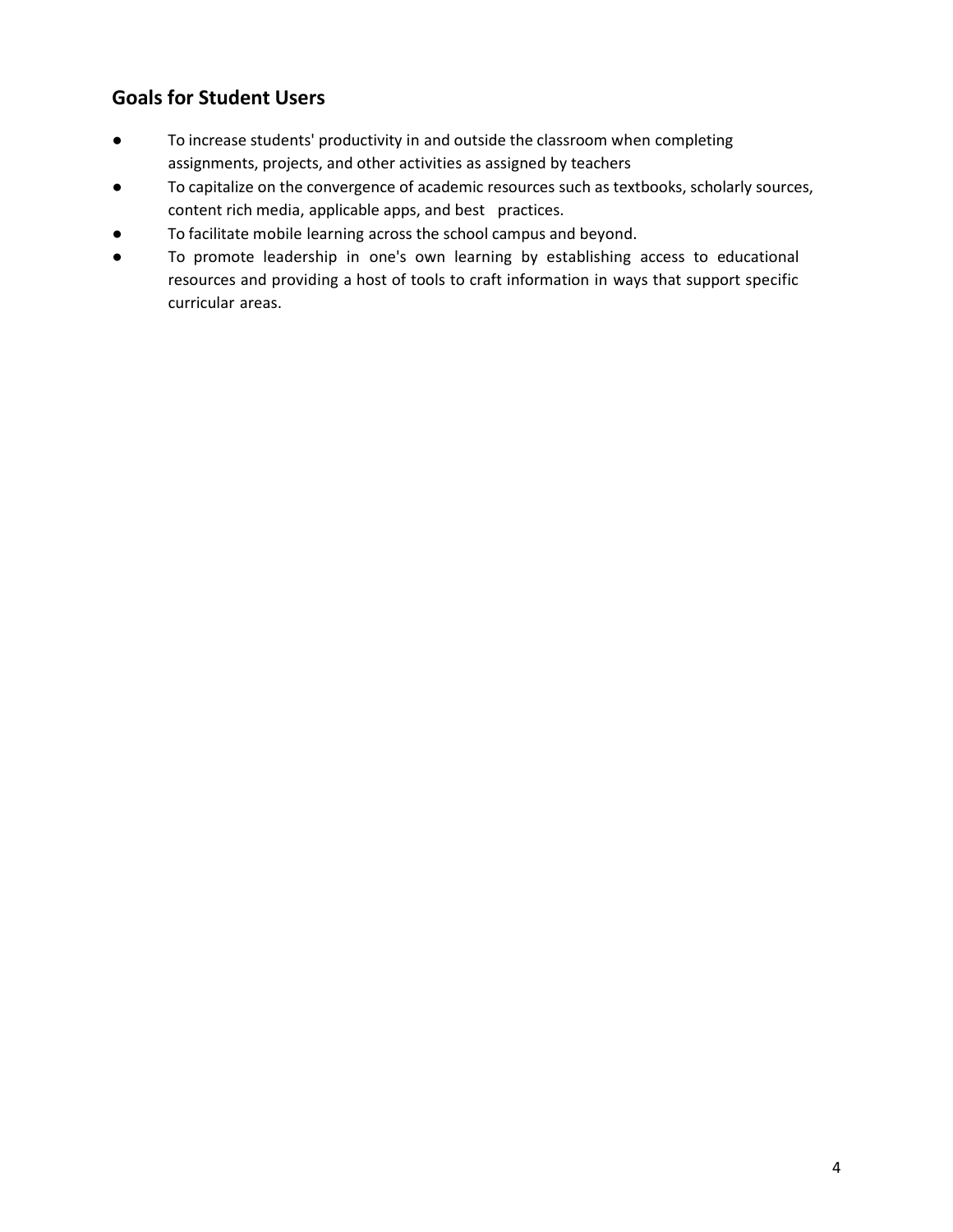## **1. Receiving and Returning a Chromebook**

### **1.1 Receiving a Chromebook**

- a. Students will have an orientation session at the beginning of the school year to receive their equipment. Each student will receive a Chromebook, protective sleeve, and AC charger.
- b. Parents/guardians and students must sign and return the User Agreement and Parent Permission Form before a Chromebook is issued to the student.
- c. Chromebooks will be labeled in a manner specified by MPCS; this will include the serial number.
- d. The Chromebook and school-issued email account are the property of MPCS and as a result may be subject to inspection at any time. The student should have NO expectation of privacy of materials found on a Chromebook or a school supplied or supported email s e r v i c e .

## **1.2 Returning a Chromebook**

- a. Chromebooks and all MPCS accessories will be returned during the final week of school so they can be checked for serviceability the following school year.
- b. Chromebooks must be returned immediately when a student transfers out of MPCS, is suspended or expelled, or terminates enrollment for any reason.

## **1.3 Fines Related to a Chromebook**

- a. Chromebooks, school-provided cases, and AC charger will be turned in to the Technology Department, when requested, in satisfactory condition. Chromebooks will be inspected for damage. In the case of abuse, neglect, or intentional damage, the student/parent/guardian will be charged a fee for needed repairs, not to exceed the replacement cost of the Chromebook. The MPCS Administration will make the final determination of any fees assessed.
- b. If a student fails to return the Chromebook, the student/parent/guardian will pay the replacement cost of the Chromebook, or, if applicable, any insurance deductible.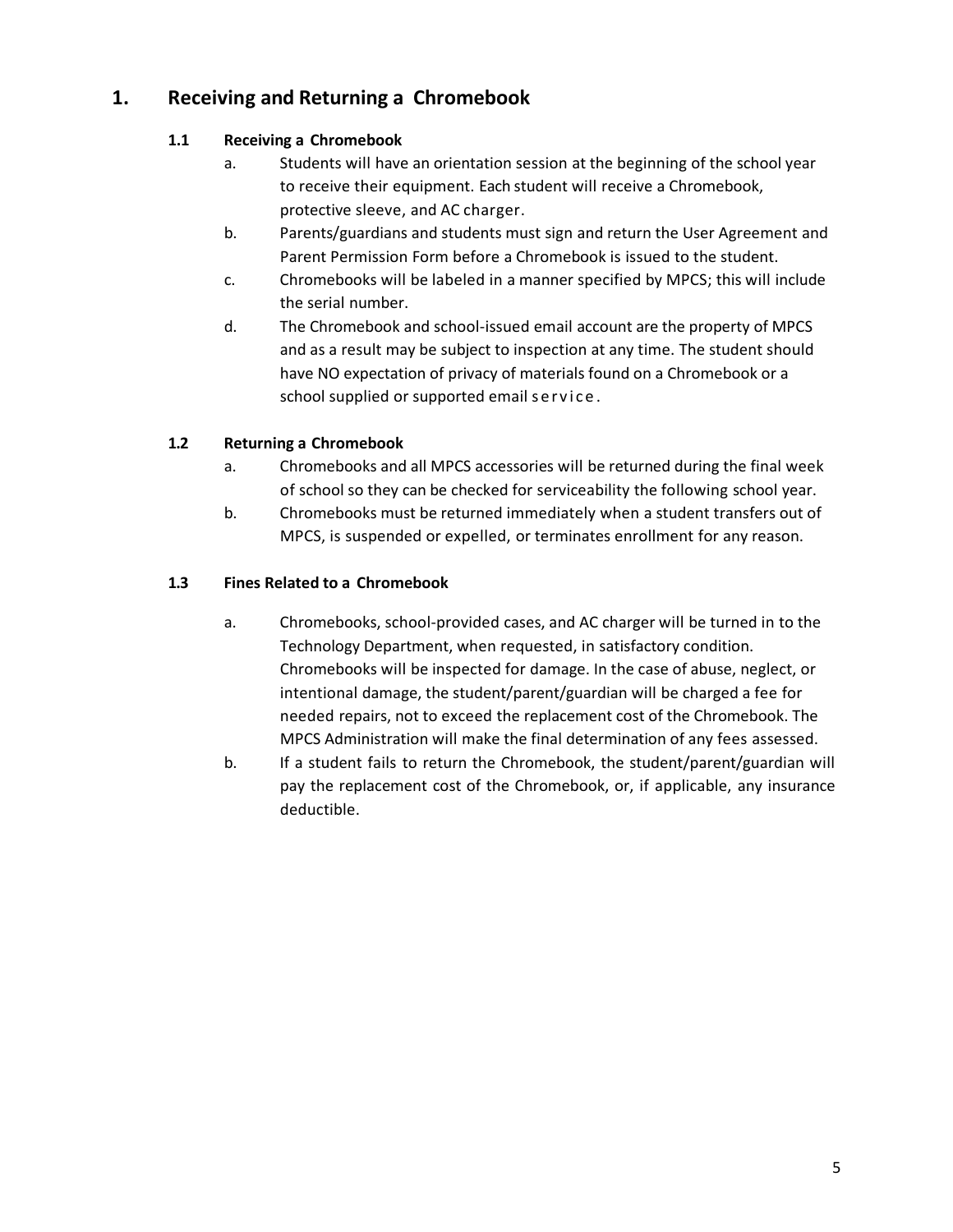## **2. Taking Care of a Chromebook**

Students are responsible for the general care of the Chromebook they have been issued by MPCS. Chromebooks that are broken or fail to work properly must be returned to the Technology Department for an evaluation of the equipment. Care must be taken to protect the screen. Students are responsible for anything done using their assigned Chromebook or their login.

Chromebooks are the property of MPCS and all users will follow these procedures and MPCS Acceptable Use Policy.

### **2.1 General Precautions**

- a. While the Chromebook is considered scratch resistant, the Chromebook will scratch. Avoid using any sharp object(s) on the Chromebook.
- b. Chromebooks do not respond well to liquids. Avoid applying liquids to the Chromebook. The Chromebook can be cleaned with a soft, lint-free cloth. Avoid getting moisture in the openings. Do not use window cleaners, household cleaners, aerosol sprays, solvents, alcohol, ammonia, or abrasives to clean the Chromebook.
- c. Do not attempt to gain access to the internal electronics or repair of a Chromebook. If a Chromebook fails to work or is damaged, report the problem to the MPCS Technology Department.
- d. There is no "jail breaking" of this device.
- e. Never throw or slide a Chromebook.
- f. Cords and cables must be inserted carefully into the Chromebook to prevent damage.
- g. Chromebooks, school-provided carrying case and sleeves must remain free of any writing, drawing, stickers, or labels that are not the property of MPCS or approved by the Technology Department.
- h. Chromebooks have the ability to be remotely located. Modifying, disabling or attempting to disable the locator is a violation of the Acceptable Use Policy (AUP) and grounds for disciplinary action.
- i. Chromebooks have a unique identification and at no time should the numbers or labels be modified or removed.
- j. Chromebooks should be placed in the appropriate carrying case to avoid putting any pressure on the screen.
- k. Chromebooks must not be left in a vehicle or a location that is not temperature controlled.
- **l.** Chromebooks must be charged for school each day. **This is the student's responsibility.**
- m. Chromebooks are assigned to individual students and the responsibility for the care of the Chromebook solely rests with that individual. Students should not lend their Chromebooks to another person.
- **n. PLEASE DO NOT ATTEMPT TO CONTACT SERVICE DIRECTLY FOR REPAIR QUESTIONS. PLEASE CONTACT THE MPCS TECHNOLOGY DEPARTMENT.**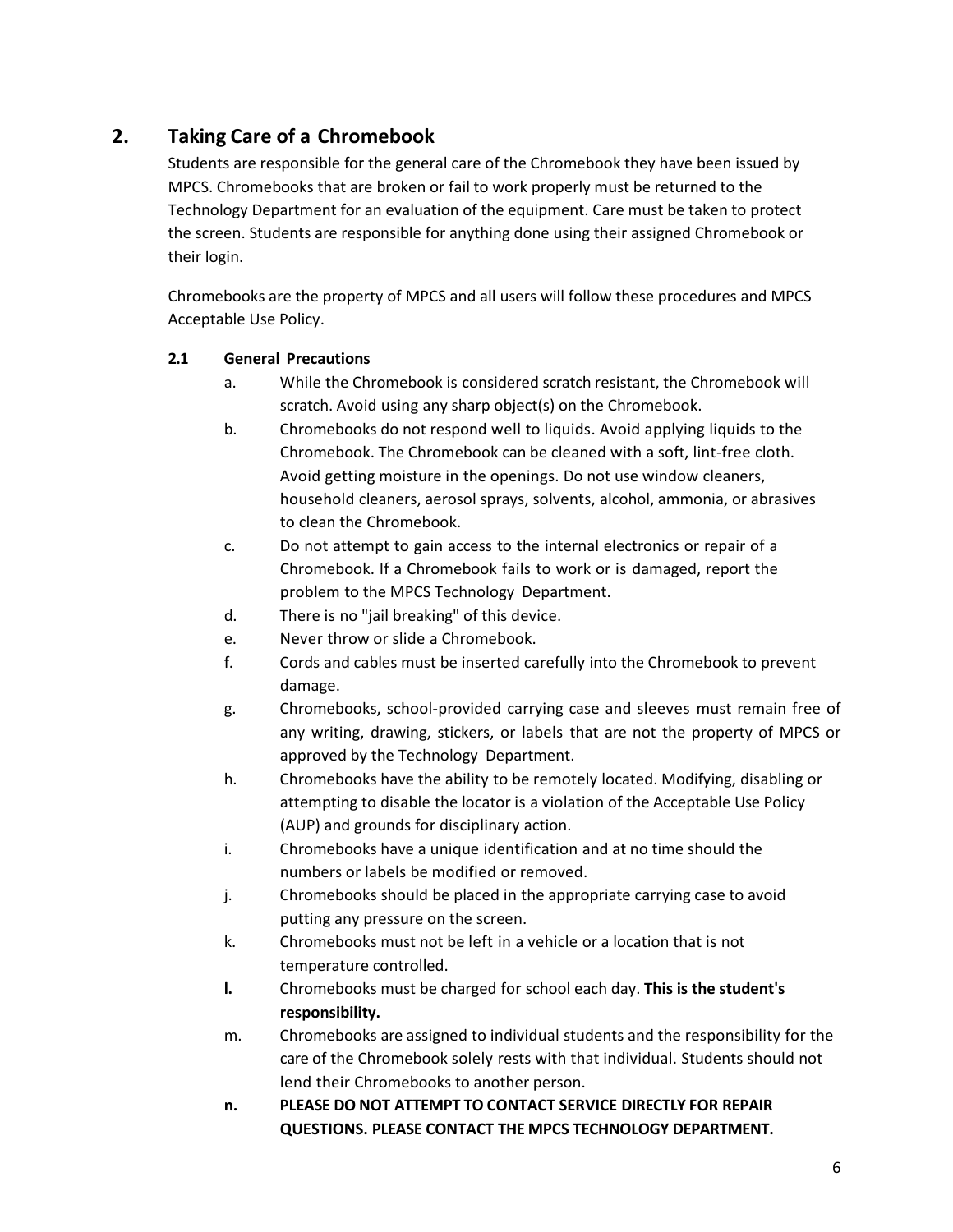#### **2.2 Carrying Chromebooks**

The case provided with the Chromebook has sufficient padding to protect the Chromebook from normal treatment and provide a suitable means for carrying the device within the school. **The Chromebook must be protected by the case, sleeve or cover when not in use.**

#### **2.3 Charges**

Charges will be assessed as follows when student is responsible for damage:

First Claim \$50 Second Claim \$75 Third Claim \$100

## **3. Using a Chromebook at School**

Chromebooks are intended for use at school each day. In addition to teacher expectations for the Chromebook use, school messages, announcements, calendars, and schedules may be accessed using the Chromebook. Students are responsible for bringing their Chromebook to all classes unless specifically instructed not to do so by a teacher.

#### **3.1 Chromebooks Left at Home**

If a student leaves the Chromebook at home, the student is responsible for getting the coursework completed as if the Chromebook were present. If a student repeatedly (3 or more times as determined by any staff member) leaves the Chromebook at home, the student will be required to leave the Chromebook in their first period classroom each day.

#### **3.2 Chromebook Undergoing Repair**

Loaner Chromebooks may be issued to students when their Chromebooks are being repaired by the school. A limited number of "loaner" Chromebooks are available so having a "loaner" is not guaranteed.

#### **3.3 Charging a Chromebook's Battery**

- a. Chromebooks must be brought to school each day in a fully charged condition. An AC charger will be issued to the student for charging at home.
- b. Repeated violations (a minimum of 3 days) of this procedure will result in students being required to leave their Chromebook in their first period classroom.
- c. In cases where the battery does "run out", students may be able to connect their Chromebook to a power outlet in class.

#### **3.4 Screensavers/Background Ph o t o s**

While personalized screensavers or backgrounds are permitted, inappropriate or provocative images including but not limited to pornographic images, guns, weapons, inappropriate language, threatening language, drug, alcohol, or gang related images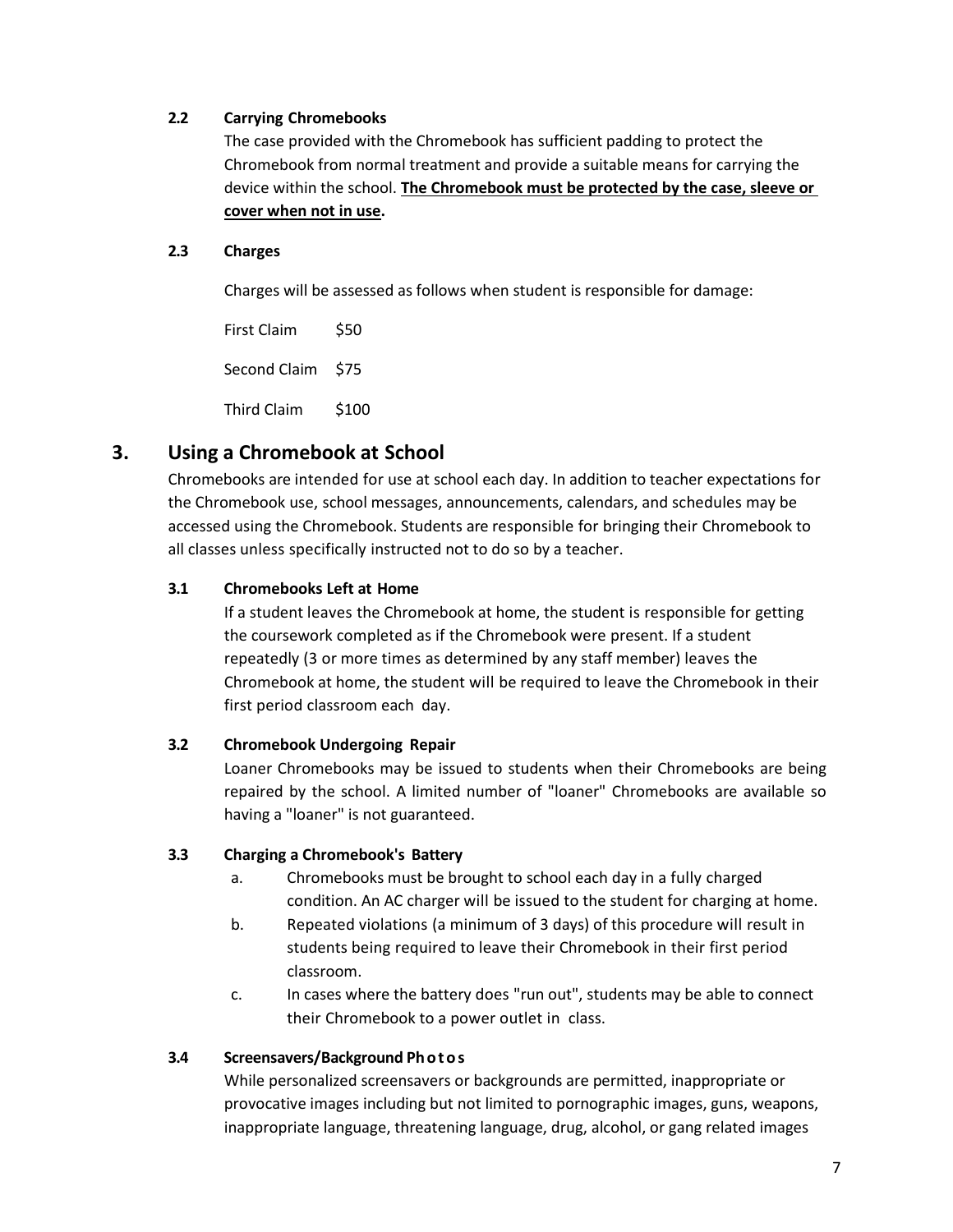are not permitted and subject to disciplinary action .

#### **3.5 Sound, Music, Games, Software/Apps**

- a. Sound must be muted at all times unless permission is obtained from the teacher for instructional purposes.
- b. Students should provide their own headsets/earbuds.
- c. All software/apps must be school provided. Data storage will be through apps on the Chromebook, i.e., Google Docs, Notepad, etc.
- d. Internet games not approved by MPCS are not allowed on the Chromebooks.

#### **3.6 Legal Propriety**

- a. Plagiarism is a violation of the MPCS code of conduct. Give credit to all sources used, whether quoted or summarized. This includes all forms of media on the internet, such as graphics, movies, music, and text.
- c. Use or possession of hacking software is strictly prohibited and violators will be subject to MPCS discipline. Violation of applicable state or federal law may result in criminal prosecution.

#### **3.7 Printing**

Students will be given information and instruction on printing with the Chromebook at school and at home.

#### **3.8 Home Internet Access**

Although the Chromebooks will be filtered at home as well as at school, parents/guardians, please take the necessary precautions for internet safety with your student! For more tips, please see the "Parent's Guide to Safe and Responsible Internet Use". It is the family's responsibility to monitor the student's use of the internet outside of the school setting.

- a. Students are allowed to set up wireless networks on their Chromebooks. This will assist them with the Chromebook use while at home. Printing at home will require a wireless printer, proper settings on the Chromebook and the correct app.
- b. All students should recognize and guard their personal and private information. While on the Internet, students shall not reveal personal information, including a home address or phone number, or the address or phone numbers of other students.
- c. All activity on the Chromebook and school-issued email account, whether conducted at school or off site, is subject to search as school property.

#### **3.9 Using the Chromebook Camera**

The Chromebook comes equipped with both camera and video capacities. As with all recording devices, it is best practice and common courtesy to ask permission before recording an individual or group and notifying the individual or group if the image will be posted online. Cameras may never be used in a locker room or restroom.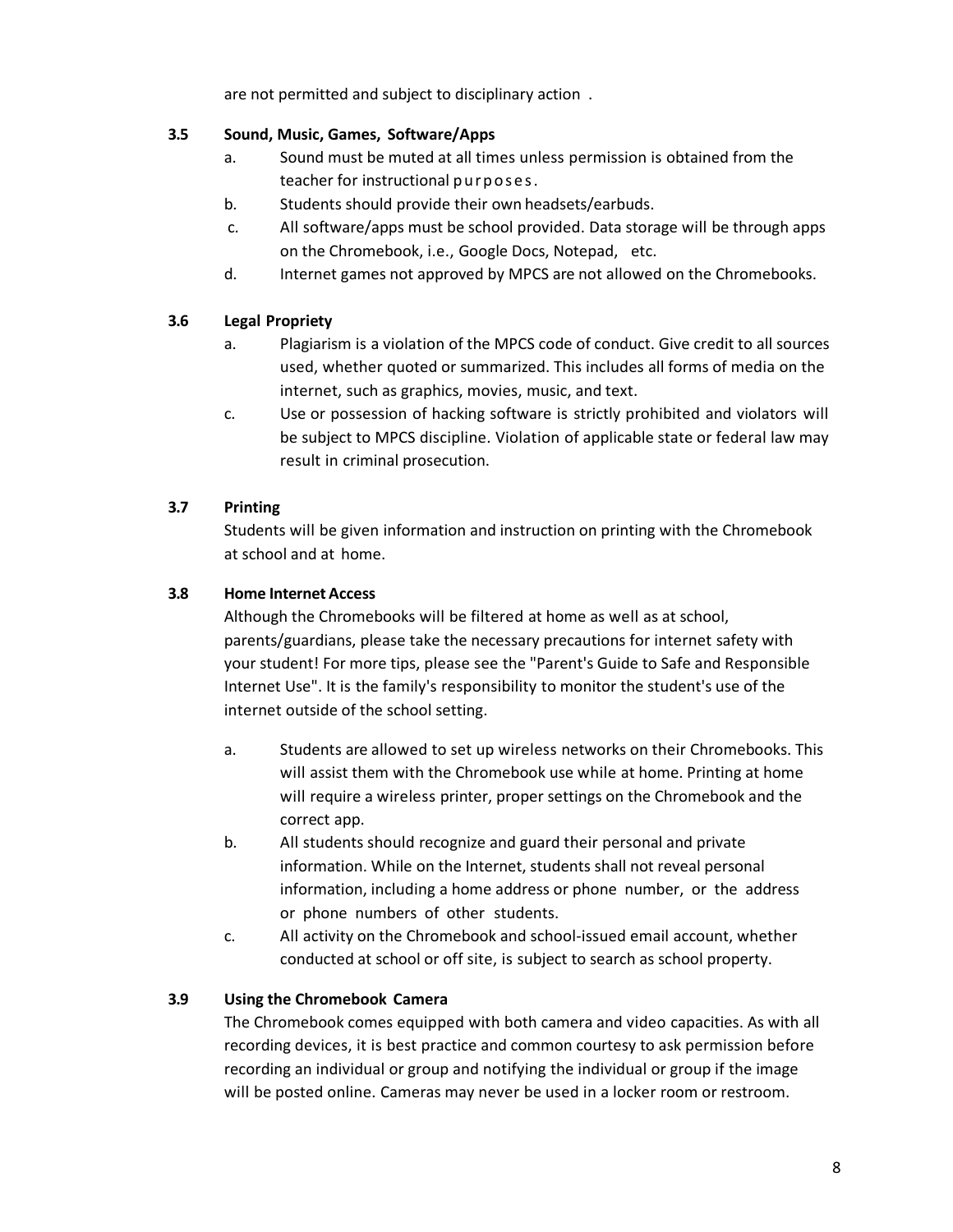#### **3.10 Network Connectivity**

Millville Public Charter School makes no guarantee that the school's network will be up and running 100% of the time. In the rare case that the network is down, the school will not be responsible for lost or missing data.

## **4. Repairing or Replacing a Chromebook**

#### **4.1 MPCS School Protection**

MPCS is purchasing and insuring these Chromebooks and will generally assume the financial liability for Chromebook repairs or replacement due to normal and typical daily use.

#### **4.2 Lost, Damaged or Stolen Coverage**

Lost, damaged, or stolen Chromebooks in the care, custody, and control of a student will be covered by the school's insurance policy.

#### **4.3 Fee for Incidental Damage**

In the case where a Chromebook or school-issued accessory is damaged by means other than normal use, wear and tear (i.e. abuse, neglect, intentional damage), the student/parent/guardian will be charged a fee for needed repairs, not to exceed the replacement cost of the Chromebook. The MPCS Administration will make the final determination of any fees assessed.

#### **4.4 Claims**

- **a.** All insurance claims must be reported to MPCS. In cases of theft, vandalism, or other acts covered by school insurance, the student/parent/guardian must file a report with the Technology Department before a Chromebook can be repaired or replaced. **An official police report must be filed if the Chromebook is stolen.**
- b. In the event of a lost or stolen Chromebook, MPCS may deploy location software which may aid in recovering the Chromebook.
- c. Failure to report a stolen Chromebook in a timely manner may result in a request for compensation for the replacement cost of the Chromebook.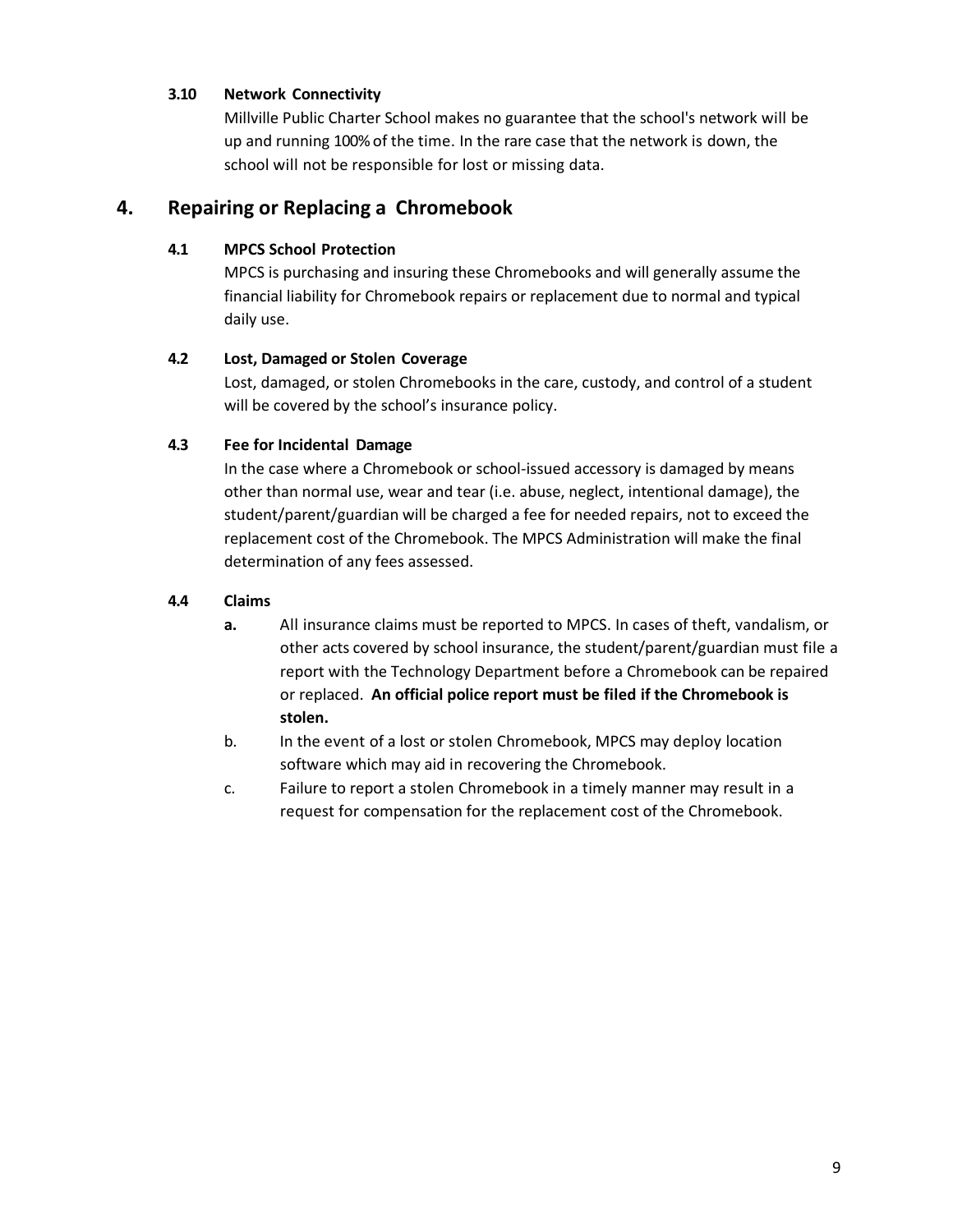#### **SOCIAL MEDIA GUIDELINES**

#### **Educational Purpose**

In order to help our students develop their reading and writing skills, cultivate understanding of different people and cultures, share information and collaborate safely and effectively via the Internet, and learn through experiences, our students participate in using a variety of social media applications (blogs, wikis, podcasts). To protect student privacy and ensure safely, the following guidelines are to be followed:

#### **Teacher Responsibility**

- Ensure suggested sites are age-appropriate for student use.
- Monitor student creation of accounts within the classroom and student use of Internet and social media sites.
- Be aware of and adhere to the federal Children's Online Privacy Protection Act laws and School Policies.

#### **Student Responsibility**

- When creating accounts, provide their full first names and only the first letter of their last name.
- When asked to provide birth date information, all students will use January 1 of their birth year.
- Students will not share personal, identifiable information. (I.e. school name, location, etc.)
- Students will use group pictures of students and/or individual pictures, which do not identify individuals by name.
- Students will agree to use social media and content sites responsibly.
- Protect the Chromebooks from damage and theft per the 1:1 Technology Student Expectations. Required precautions include the use of the protective sleeve when transporting the Chromebook to and from school. If the Chromebook is lost or stolen when outside of school grounds, it should be reported to the local police authorities and school personnel immediately. Parents or guardians are financially responsible for any lost or stolen Chromebook that is not recovered in good working order by the authorities.
- Understand the User Agreements, including Acceptable Use Policy (AUP), building-specific student handbook rules, 1:1 Technology Student Expectations and Parent Permission Agreement.

#### **Parent/Guardian Responsibility**

- Monitor student Internet and social media website use at home.
- Contact teacher who has assigned the project if any questions or concerns arise.
- Parents/Guardians are encouraged to obtain their students' log-in and password in order to monitor the student's computer usage at home. If parents have any difficulties receiving this password, they should contact their student's school Main Office for assistance.
- If the damage is wanton, willful or purposeful, the parents or guardians will pay the full repair/replacement cost of the Chromebook, protective sleeve and/or AC power adaptor. Replacement cost for a Chromebook will be approximately \$300.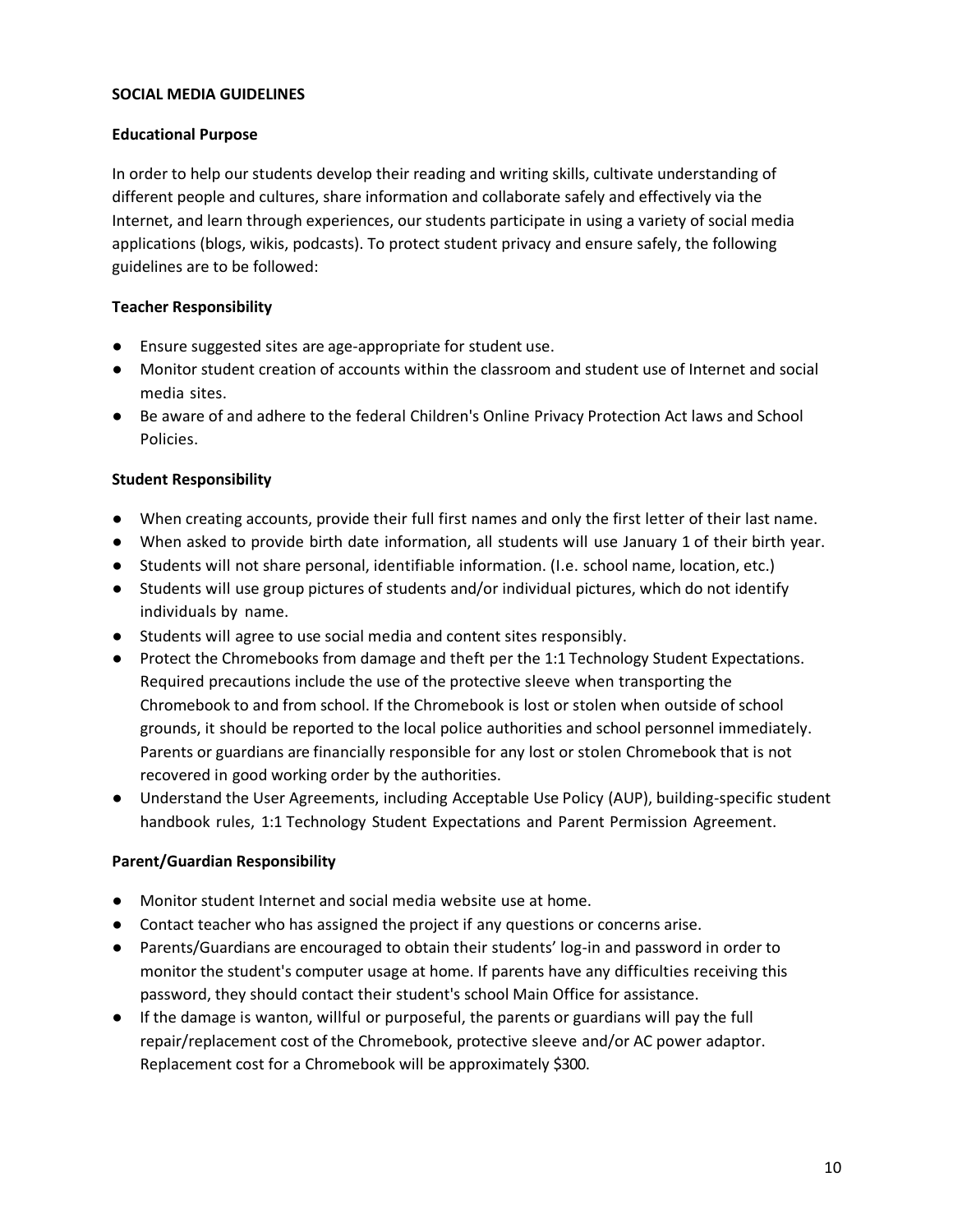## **Student User Agreement and Parent Permission Form**

## **Rules and Appropriate Usage**

Millville Public Charter School encourages the use of 1:1 devices and the network, including the Internet, as a tool for research and education. 1:1 devices and the network, like any other school property, must be used for the educational purposes for which it was intended. The Chromebooks issued to students are the property of Millville Public Charter School. The distribution of a Chromebook to each student is a privilege, not a right, which may be revoked at any time for inappropriate conduct. **Before issued a Chromebook for use at school and/or home, students and parents or guardians must sign an Acceptable Use Policy and Student User Agreement and Parent Permission Form.**

Students are expected to abide by the following rules and behavioral expectations both at home and within the school:

#### **USE OF EQUIPMENT (Hardware and Software)**

- Student must have a permission slip signed by a parent/guardian on file with Millville Public Charter School to use the Chromebook and to use the Internet.
- MPCS technology is to be used for educational purposes only.
- The use of the technology must not violate existing policies of Millville Public Charter School.
- Student may not destroy, deface, or alter Chromebook equipment or files not belonging to the student.
- Students may not hide files or activity on the Chromebook.

#### **THE NETWORK**

- Online time must be used wisely to allow equitable access for all users.
- Chat lines, bulletin boards, forums, etc. may not be accessed by students without prior consent from a teacher or person monitoring the Internet use.
- Engaging in activities that are pornographic or drug related will result in automatic termination of the student's network/Internet privileges. Suspension or expulsion may result from inappropriate use.
- Sending messages via any technological or cellular communication system with the intent to intimidate, frighten, threaten, or abuse another person is considered harassment and will be dealt with as such.
- Students may not change, alter, bypass, or attempt to bypass any Chromebook security measures including filtered Internet sites.
- Possession of malicious software items such as viruses, Trojan software, spyware while at school, on the School network, or transferring to the School network will be considered a violation.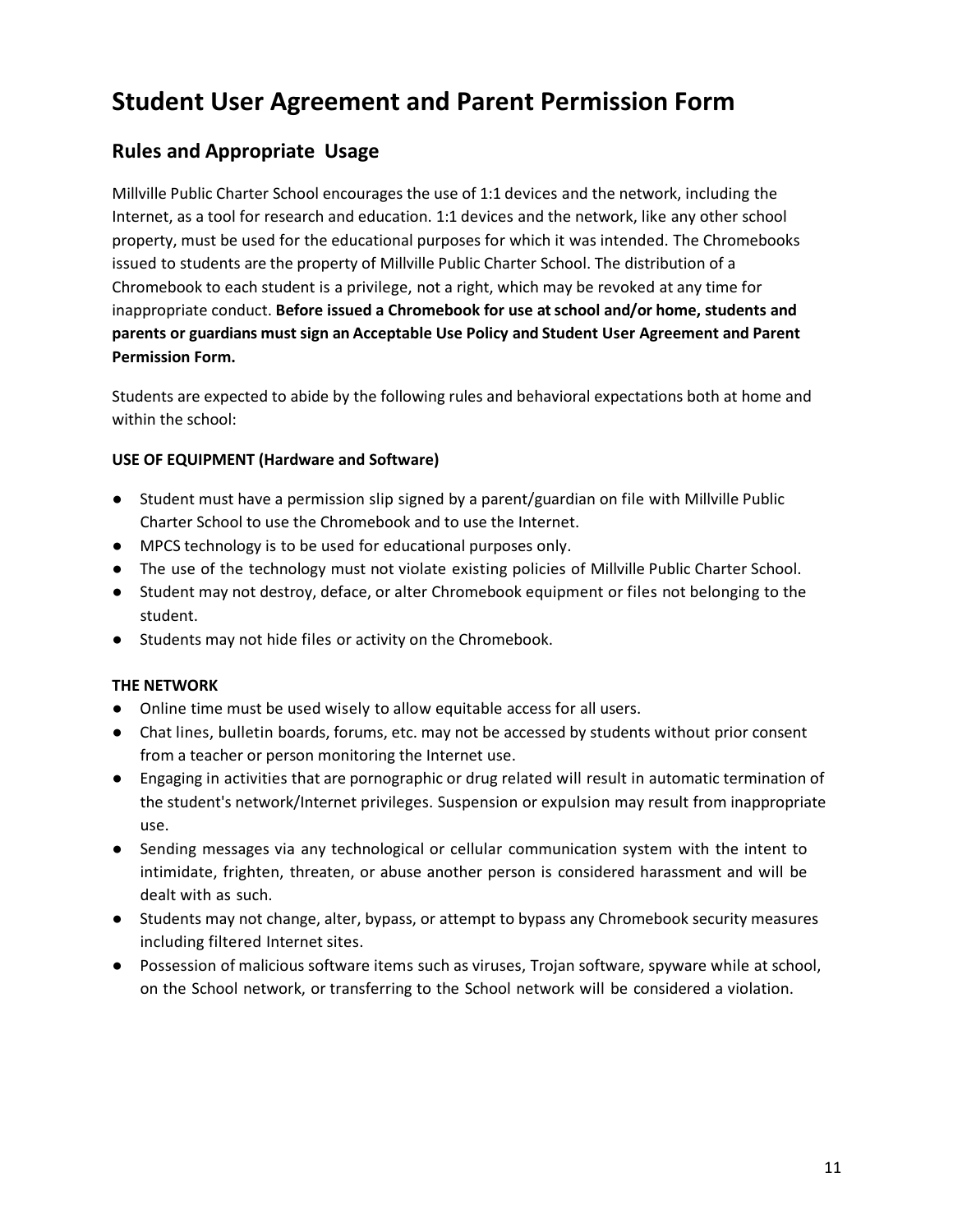#### **PRIVACY**

● It is a violation to share your password with anyone else or to access any account belonging to other students, faculty, or staff.

#### **APPROPRIATE LANGUAGE**

● The use of vulgar, suggestive, or otherwise inappropriate language will not be tolerated.

#### **MANAGEMENT**

● Millville Public Charter School reserves the right to monitor all School technology use. The School also reserves the right to search Internet accounts accessed with school equipment without permission if it is felt that illegal or otherwise inappropriate use of technology is occurring. Improper use of School technology will result in fines, loss of network/Internet privileges, suspension, or expulsion as deemed appropriate.

#### **RESPONSIBILITIES**

By signing the Acceptable Use Policy and User Agreement and Parent Permission Form, students and parents or guardians agree to:

- **Submit their Chromebook to school authorities upon request.** Such a request may be made in order to ensure Chromebooks do not contain any unapproved software or files, as well as to check browser histories and caches.
- **Leave their Chromebooks at school over the summer for regular maintenance.**
- **Accept monitoring of student usage of the Chromebooks at any time, when requested by school Personnel (teachers or administration).** Students and parents need to be aware that files created using the Chromebook or stored on school servers are not private.
- **Charge their Chromebook overnight each night to ensure that they are fully charged for classes the next day.** Just as students are expected to be prepared for class by having all required materials, students must have a charged Chromebook available to them at the start of each day.
- **Protect the Chromebook from damage and theft.** Required precautions include the use of the protective case when transporting the Chromebook to and from classes and to and from school. If the Chromebook is lost or stolen when outside of school grounds, it should be reported to the local police authorities immediately. Parents or guardians are financially responsible for any lost or stolen Chromebook that is not recovered in good working order by authorities.
- **If the damage is wanton, willful or purposeful, the parents or guardians will pay the full/replacement cost of the Chromebook, protective case and/or AC power adaptor.**  Replacement cost for a Chromebook will be approximately \$300.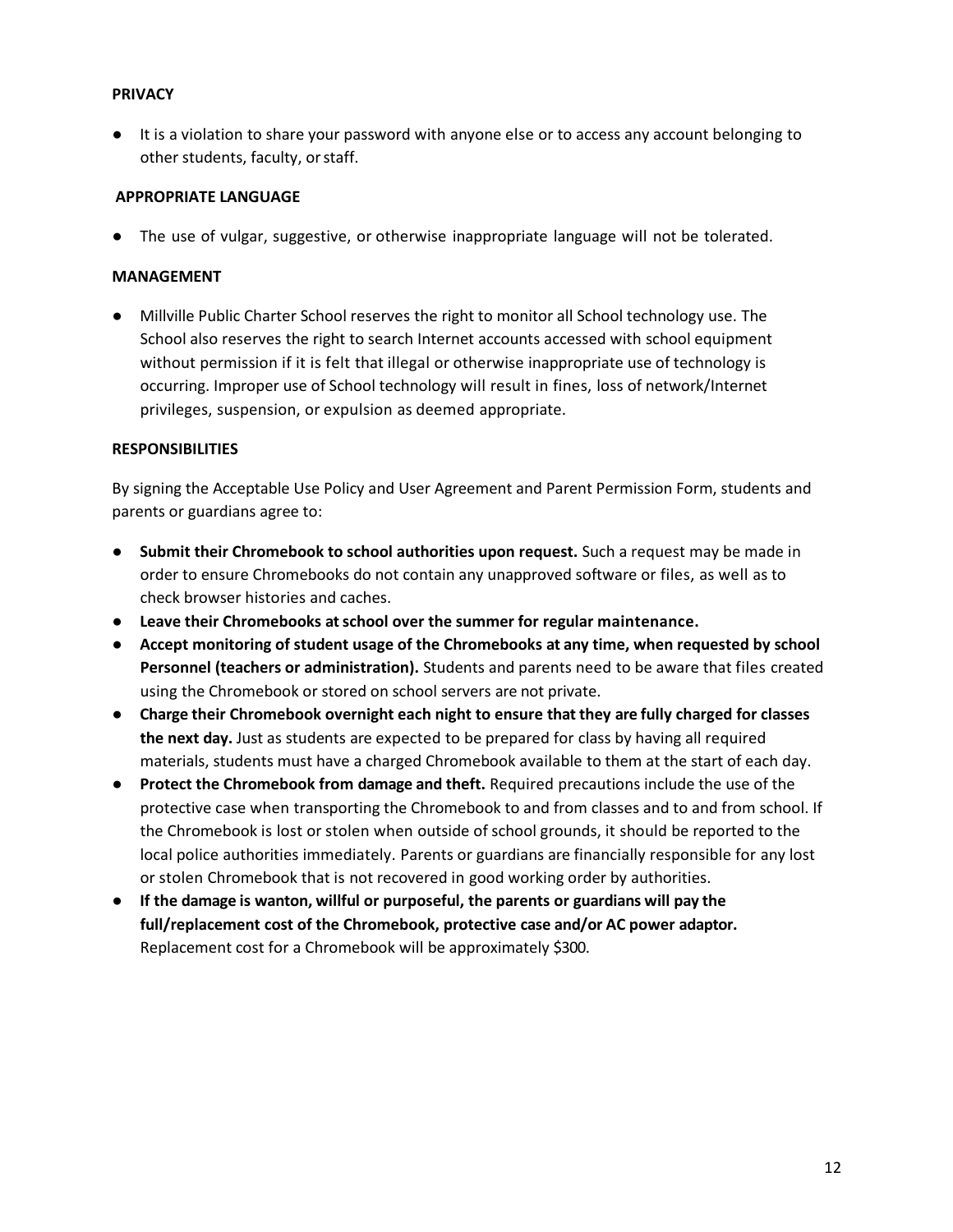Parents/Guardians are encouraged to obtain their students' login and password in order to monitor the student's computer usage at home. If parents have any difficulties obtaining this password, they should contact the Technology Department for assistance. When the Chromebooks are taken home by the student, it is strongly recommended that it will always be used in a common family location so that adult supervision can be maintained at all times.

#### **Consequences for Breaches of the Acceptable Use Agreements**

In the event a student breaches any part of the Acceptable Use Agreement or Student Expectations Agreement, there will be consequences imposed by the school, consistent with the Parent/Student Handbook and School policies. Each situation will be considered independently and consequences will range from a discussion about the rules and expectations regarding Chromebook usage and/or a complete withdrawal of access to all computer technology up to and including suspension or expulsion. Violations could also lead to referral to local police authorities.

#### **STUDENT EXPECTATIONS**

As a learner I will:

- 1. Look after my Chromebook very carefully all of the time.
	- Chromebooks will never be left unattended out of their case.
	- Chromebooks must be situated securely on the working surface
	- Make sure the Chromebook is not subject to careless or malicious damage (i.e. as a result of horseplay)
	- Take care when the Chromebook is transported that it is as secure as possible. Chromebooks MUST be carried in its protective case.
	- Carry my Chromebook in the closed position with two hands.
- 2. Ensure that my Chromebook is charged every evening and ready for use the next day (i.e. plugging it in for charging overnight).
- 3. Store my Chromebook in a safe place when not in use (i.e. lunch, physical education, etc.). The Chromebook should be in its case and no items will be stacked on top of it.
- 4. Be on the task assigned by my teacher at all times. Chromebooks will ONLY be used for educational purposes as directed by Millville Public Charter School staff.
- 5. Print only after teacher gives permission.
- 6. Not decorate the Chromebook and not allow it to be subject to graffiti.
- 7. Not install or download additional software.

#### **CONSEQUENCES FOR VIOLATION OF CHROMEBOOK RULES:**

By signing the User Agreement, you commit to the student expectations and understand the consequences for violation.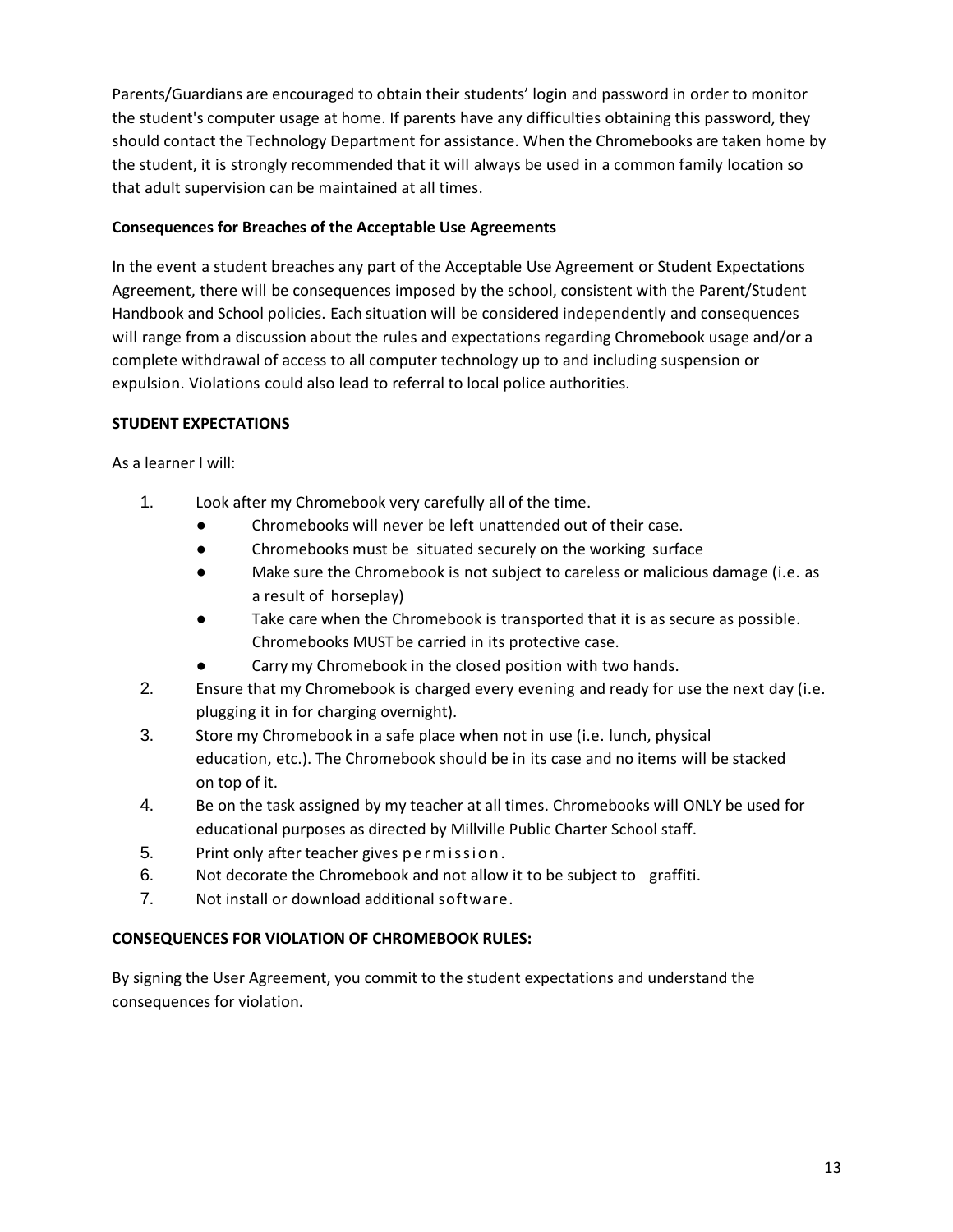**PAGE LEFT BLANK FOR PRINTING PURPOSES**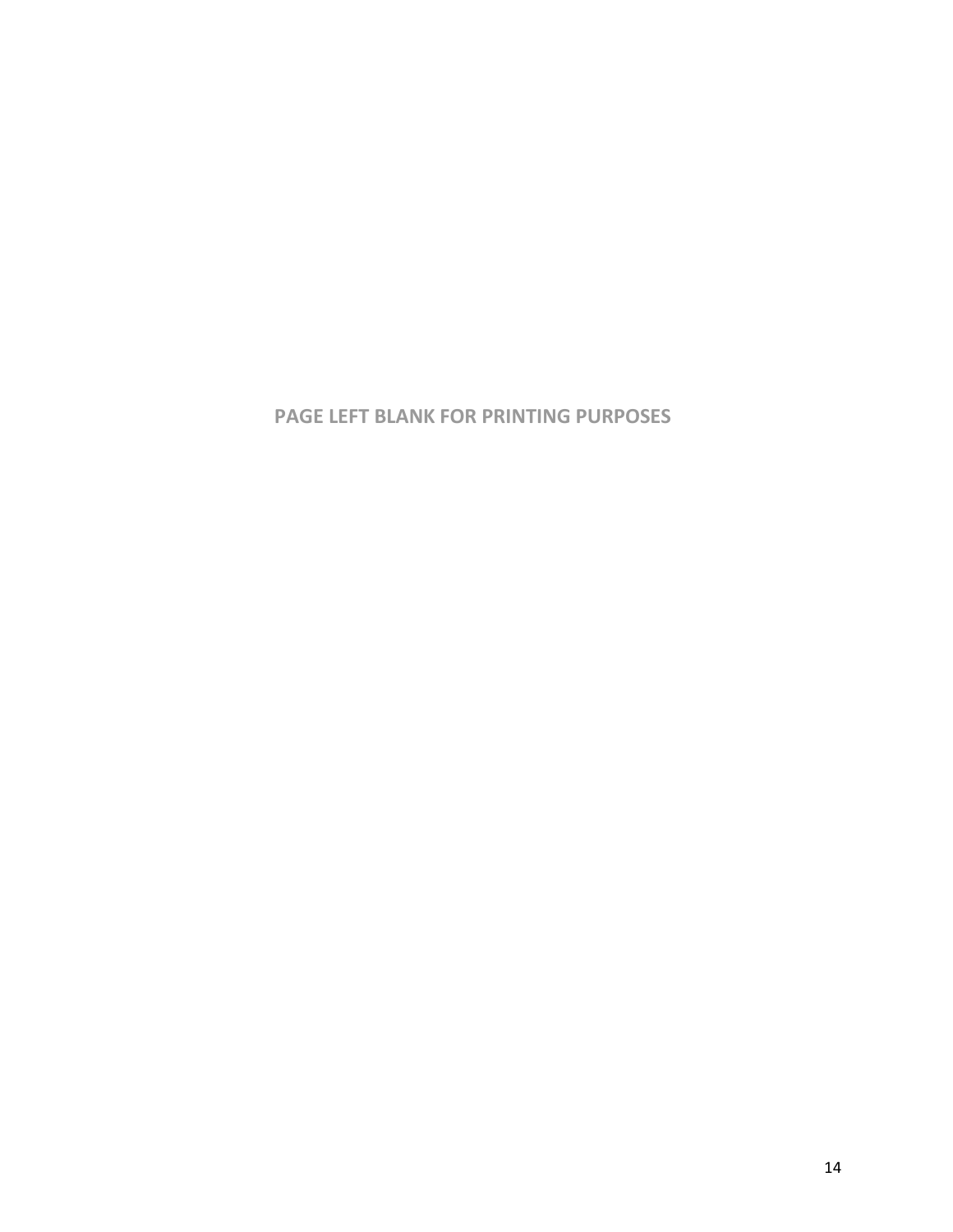## **Student User Agreement and Parent Permission Form**

As a user of the Millville Public Charter School computer network and recipient of a Chromebook, I acknowledge receipt of and hereby agree to comply with the following user agreements contained in the Chromebook Procedures and Information Handbook:

- Acceptable Use Policy
- Student User Agreement and Parent Permission Form

| Student Name (PRINT) |      |
|----------------------|------|
|                      |      |
| Student Signature    | Date |

As the parent or legal guardian of the minor student signing above, I grant permission for the student named to access networked computer services and school computer hardware. I understand that I may be held liable for violations. I understand that some materials on the Internet may be objectionable, but I accept responsibility for guidance of Internet use -setting and conveying standards for the student named to follow when selecting, sharing, or exploring information and media. I acknowledge receipt of and hereby agree to comply with the following user agreements contained in the Chromebook Procedures and Information Handbook:

- Acceptable Use Policy
- Student User Agreement and Parent Permission Forms

| Parent/Guardian Name (PRINT) |      |
|------------------------------|------|
|                              |      |
| Parent/Guardian Signature    | Date |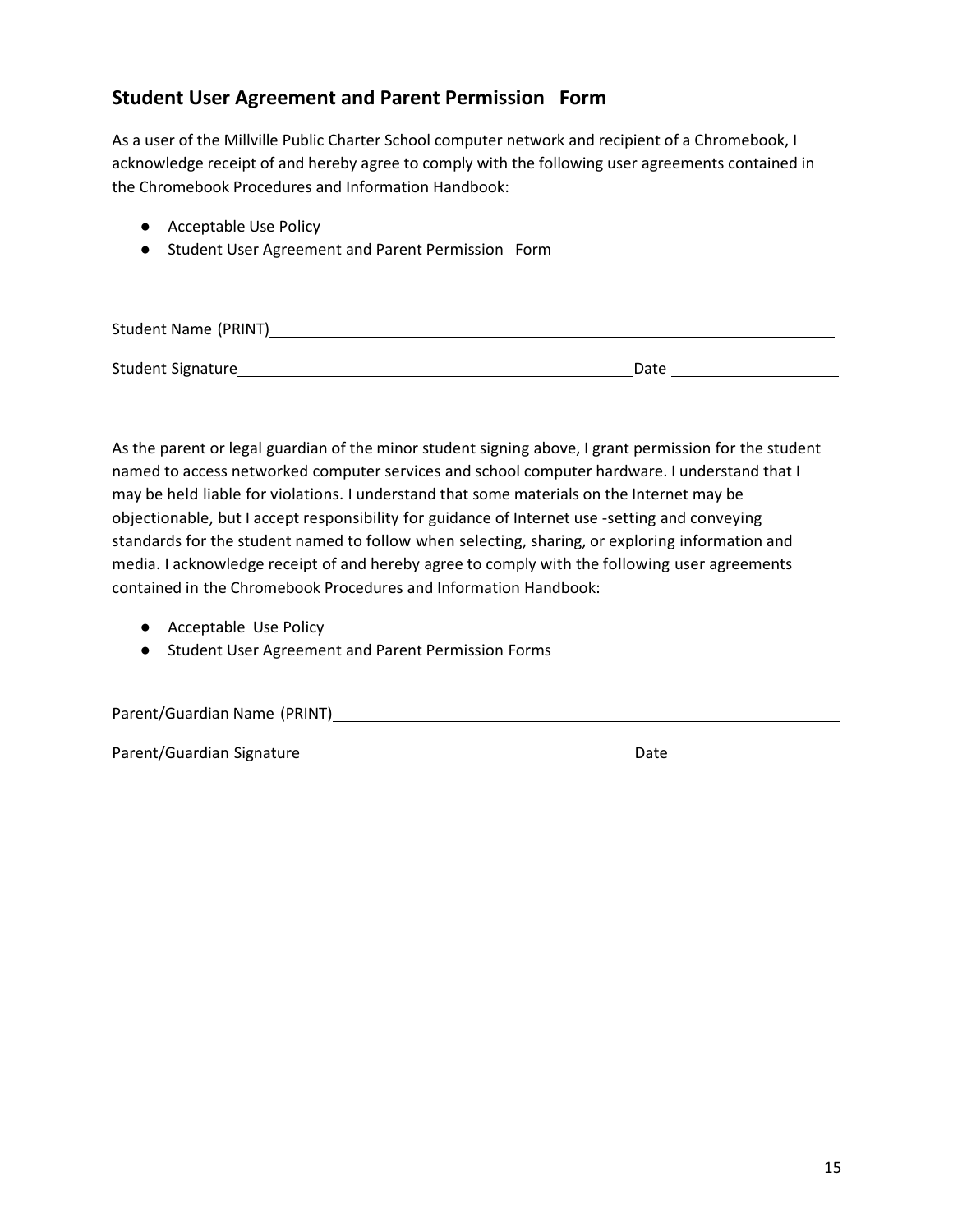**PAGE LEFT BLANK FOR PRINTING PURPOSES**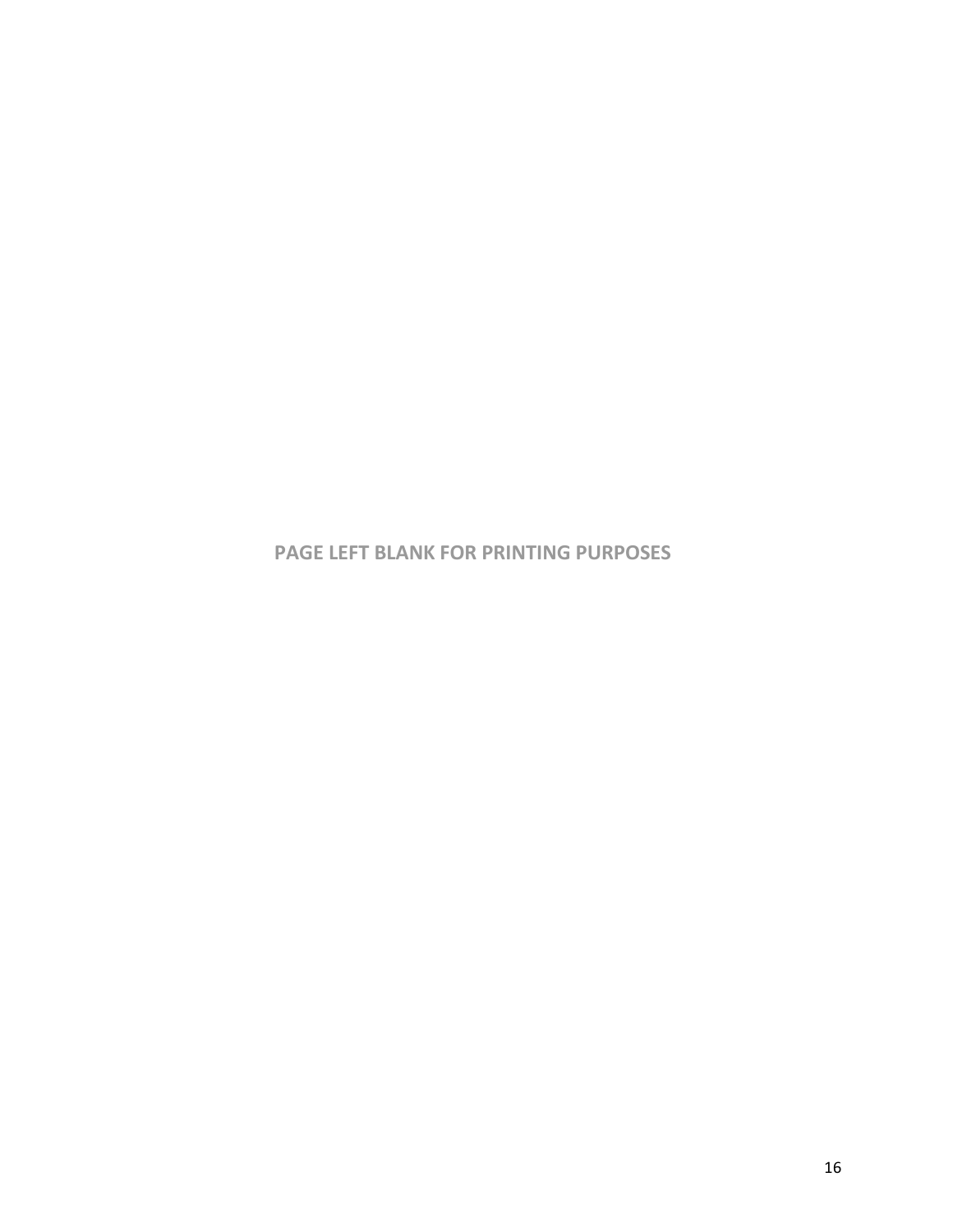## **FREQUENTLY ASKED QUESTIONS**

## **1. What are my responsibilities as a parent/guardian in terms of replacement of the Chromebook if it is damaged, lost or stolen?**

Millville Public Charter School will be responsible for the repair of the Chromebook for normal wear of the unit. If the Chromebook is intentionally damaged, stolen, or lost, the student/parent/guardian is responsible based on the fee schedule listed in the Chromebook Procedures and Information Hand book. The School regards the Chromebook as all other materials that are checked out to a student ex: library materials, sports equipment, etc.

#### **2. What are the replacement costs of the Chromebook and accessories?**

| Chromebook: | \$300 |
|-------------|-------|
| AC Charger: | \$30  |
| Case:       |       |

#### **4. As a parent/guardian, how do I monitor my students' use of the internet?**

While your student is using the MPCS network, there are filters available. When your student uses another network, the Chromebook does not provide filtering at this time. Please see the attached document entitled "Parents' Guide to Safe and Responsible Student Internet Use".

#### **5. What if we don't have Wi-Fi at home?**

A Chromebook's use is maximized with Wi-Fi, however it can be used in an offline mode should Wi-Fi not be available. It will automatically connect to Wi-Fi and upload work upon entering the MPCS campus.

#### **6. What if a student forgets to charge the Chromebook?**

There will be limited power outlets in the classrooms. Students who consistently (three times or more) come to class unprepared without a charge will be required to leave their Chromebook at school.

#### **7. Will students keep the Chromebook for the summer?**

Chromebooks and all MPCS accessories will be returned during the final week of school so they can be checked for any service needs and prepared for use the following year. **Returning students will be reissued their same laptop the following year.**

**Please contact the Technology Department with any questions regarding student use of Chromebooks.**